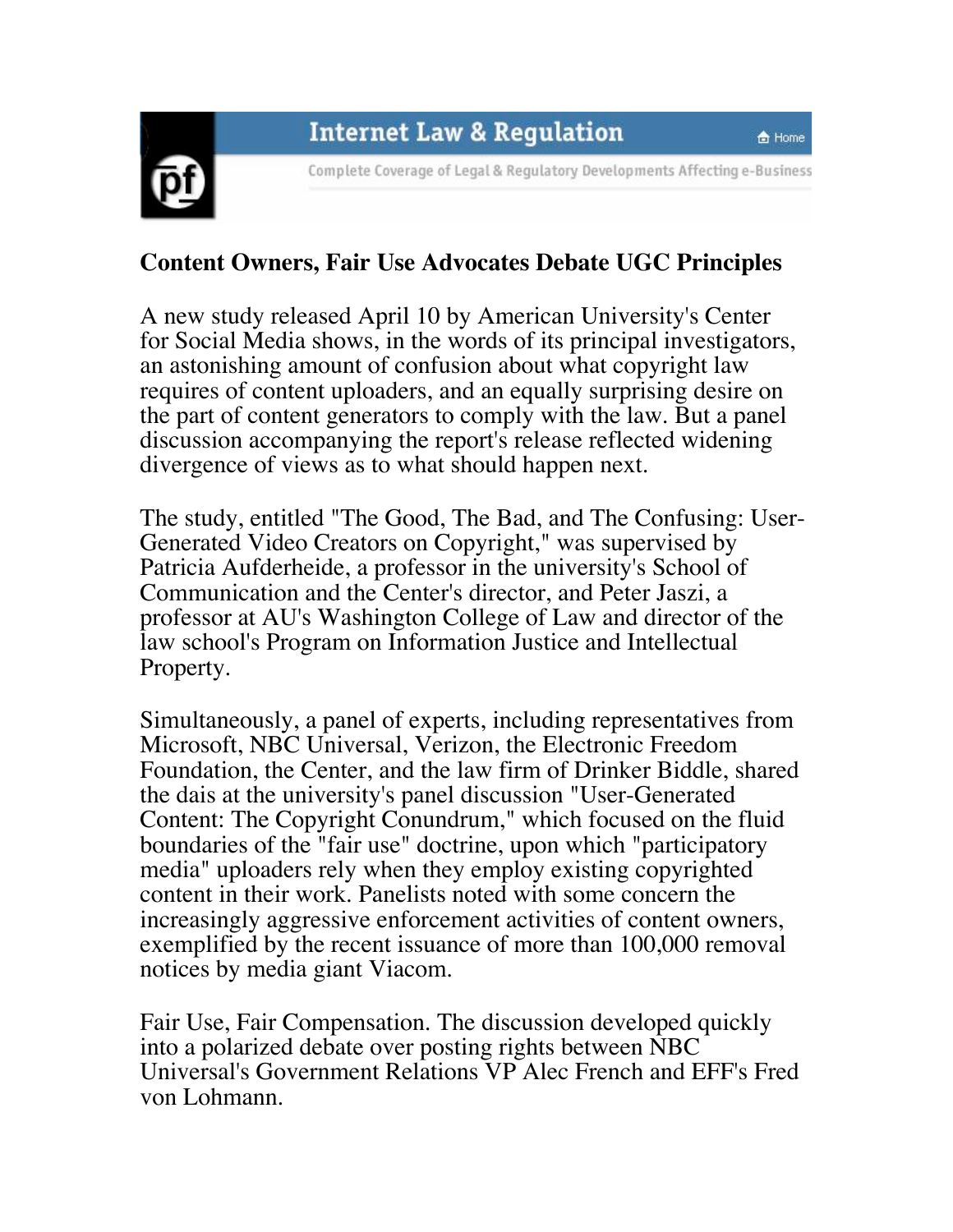"My company is constantly accused of being a dinosaur, and a Luddite," French began. But in fact, he insisted, "it gets it." NBC Universal has rolled out new businesses, streaming shows, downloads from iTunes, old news programming, podcasts, movie rentals, CinemaNow, art downloads, download and burn, and backup copy privileges, he noted, adding, "We recognize that new business models may outlive the old ones." The company supports participatory media and the ability of consumers to use its content in new ways, French insisted.

"But we feel that it's our right to be the one to profit from licensing out the content. If someone wants to make our copyrighted works available, they should get a license from us, or should ensure that the use is fair and non-infringing."

French advocated filtering as the solution of choice, but he was not opposed to stronger measures, including mass DMCA notices and banishment of identifiable repeat offenders. The problem is acute, he claimed; an NBC survey indicated adverse economic impact totaling no less than \$500 million attributable to content sharing and re-use by university students alone.

Von Lohmann emphatically disagreed. "The American public has never seen all the fair use it is entitled to, because of all the checks required by counsel," he said.

"If the movie industry wants 500 million dollars that would otherwise go into higher education, well, hell no," he rejoined. He noted that French's claims arose in the midst of the movie business's most profitable years ever, profits largely attributable to the incremental effect of DVD sales. Moreover, the current enforcement scheme constitutes overkill, producing unfair and unproductive results: actions are often brought against individuals and their parents and are paid off because it is cheaper than defending, and a storm of 100,000 notices inevitably results in the removal of non-infringing works along with the infringers. When you fish with a drift net, you're going to get some dolphins," he observed. Worse still, the whole system fails as a deterrent.